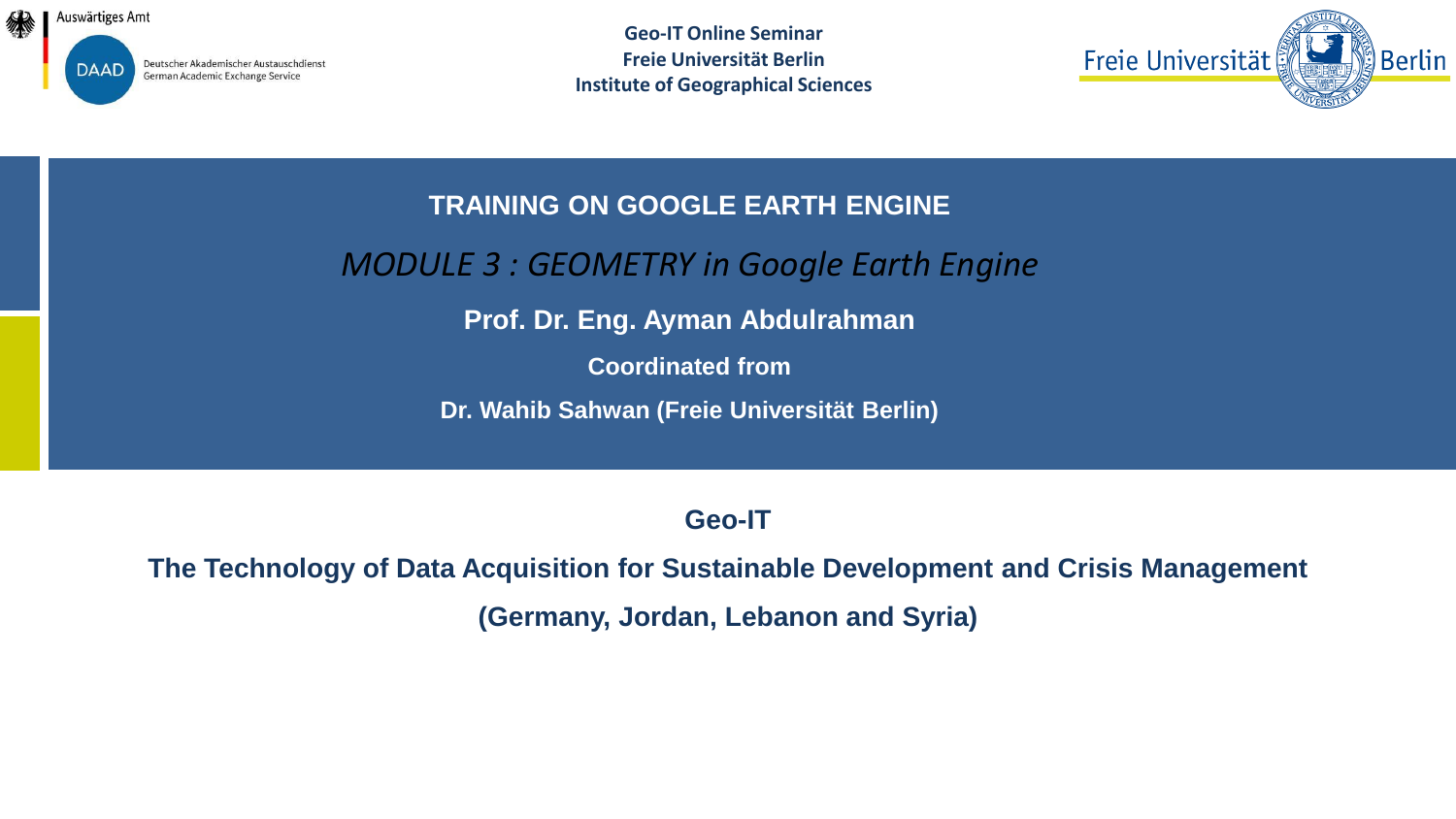



## *MODULE 3 : GEOMETRY in Google Earth Engine*

- *GEE Geometry*
- *GEE Features*
- *GEE Features collection*
- *GEE Digital Elevation Model (SRTM)*
- *GEE Watershed and subwatershed delineation (WFF)*
- *Examples and exercises*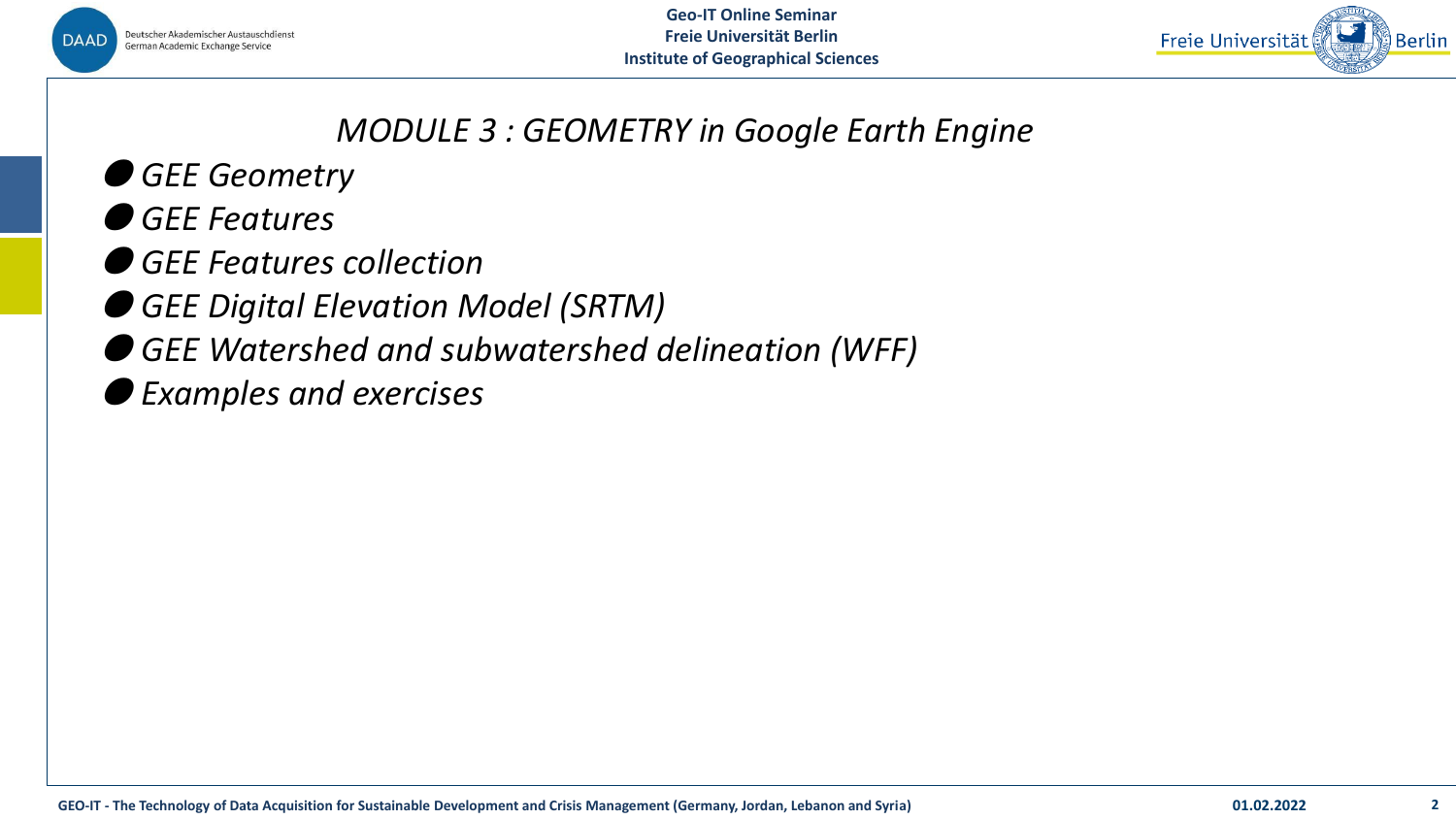



## **ee.Geometry**

ee.Geometry.BBox(west, south, east, north)

ee.Geometry.Rectangle(coords, proj, geodesic, evenOdd)

ee.Geometry.Point(coords, proj)

ee.Geometry.Polygon(coords, proj, geodesic, maxError, evenOdd)

ee.Geometry.MultiPoint(coords, proj)

ee.Geometry.MultiPolygon(coords, proj, geodesic, maxError, evenOdd)

ee.Geometry.LineString(coords, proj, geodesic, maxError)

ee.Geometry.LinearRing(coords, proj, geodesic, maxError)

ee.Geometry.MultiLineString(coords, proj, geodesic, maxError)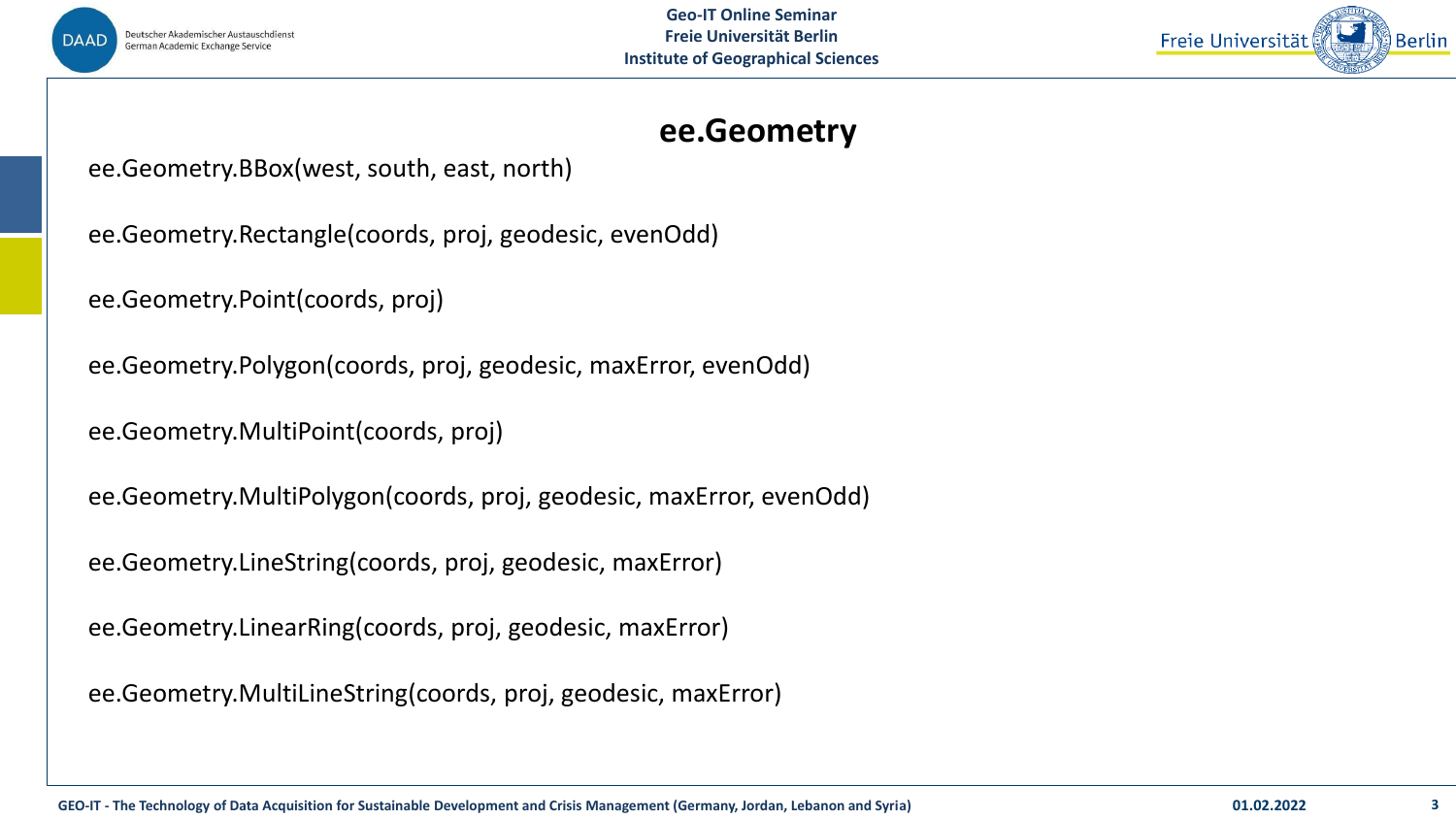



## **ee.Feature**

ee.Feature(geometry, properties) >>>>>>> breate a new Feature

geometry **Example ComputedObject|Feature|Geometry|Object** A geometry or feature.

properties Object, optional

A dictionary of metadata properties. If the first parameter is a Feature (instead of a geometry), this is unused.